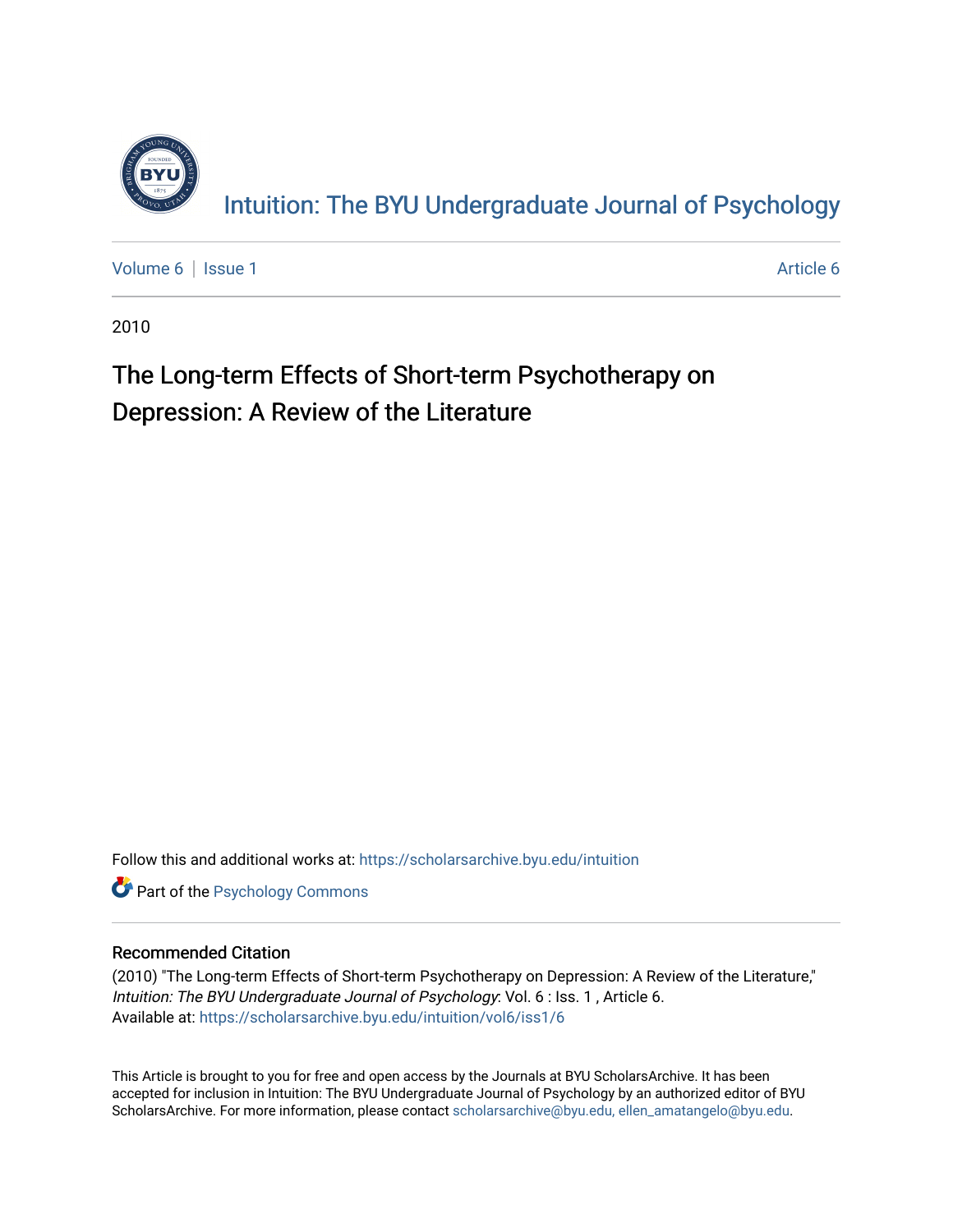Intuition 2010 **Vol** 6,30-36

# **The Long-term Effects of Short-term Psychotherapy on Depression: A Review of the Literature**

Viktor E. Koltko

ABSTRACT *As depression is one of the most prevalent challenges to mental health today, there is a need for still farther research in this subject that has already received so much attention. There is a particular need for longitudinal studies of depression to determine the efficacy of psychotherapy as treatment. Additionally, there is a promising possibility for research into brief periods of treatment. Some of the psychotherapy literature focusing on the overlap of these two fields is examined. While many studies indicate that therapy brings about a decrease in depression symptoms, which is then maintained for as long as two years, there is another segment of the literature which emphasizes the likelihood of relapse over a longer time span. The limitatiom of these studies are examined. Of special interest is the most recent literature, indicating that therapy as brief as a single day can bring about a long-lasting decrease in symptoms.* 

 $\blacktriangleright$  ebilitating and destructive, psychological depression is one of the most common mental health concerns today (Murray & Lopez, 1996). As such, it is also one of the most commonly studied. Anecdotally, a recent search for "depression'' as a major subject heading in the psycINFO database for sources published within the last ten years yielded 34,492 results- more than "schizophrenia'' (22,153), "anxiety'' (16,725), "eating disorders" (4,801), and "Freud" (2,431). Clearly, depression and its treatment is a thriving source of research in psychology. One of the most interesting areas of study which has yet to be fully examined is the interaction between a short period of psychotherapy treatment for depression and a long-term follow-up period. Within this investigation, we will discuss several specific methods and applications of depression treatment research which warrant further investigation.

While antidepressant pharmaceuticals are the most common form of treatment for depression, there is currently significant controversy over their usefulness in effecting a meaningful change in depressive symptoms. As one researcher stated, "Outcomes for individuals

taking antidepressants appear poor on the whole\* (Hughes & Cohen, 2009, p. 17). With this doubt in psychopharmaceuticals, psychotherapy is one of the principal remaining alternatives for the treatment of depression. This status creates the need for additional research into the effectiveness of these traditional "talk'' therapies; this review aims to contribute to **that**  examination.

While the general study of depression is important **and**  much needed, there is a specific advantage to longitudinal studies of those treated by psychotherapy. Although there is extensive literature on the treatment of depression, **the**  disorder has a long-term rate of relapse as high as **809'.**  (Judd, 1997), creating a need for the study of depression long after treatment has ended. While an individual may feel that he or she has been 'cured' of depression after **<sup>a</sup>** <sup>g</sup>iven amount of therapy, there is a probable chance **of**  further depressive episodes. Because of this possibility of future relapse, the results of any study of depression can be generalized only as far as the period of that study's follow-up data. By tracking depression assessment data across time, it is possible to measure what might be called the true effectiveness of a given therapy, rather than only the reduction of depressive symptoms while the patient is currently receiving counseling. Thus, there is an important place for long-term studies of depression treatment outcomes in the scholarly research.

In addition to studying the longevity of conventional therapy, there is a potentially rewarding area of current research into the effectiveness of specifically shortterm therapy. From a research standpoint, limiting psychotherapy to fewer sessions allows a researcher to more easily study the effects of a given methodology while limiting the possible confounding factors which come into play in any long-term treatment. Short-term therapy may also be seen as desirable by those seeking it, allowing them less time away from everyday life and the possibility of rapid relief from symptoms. Some of the **30**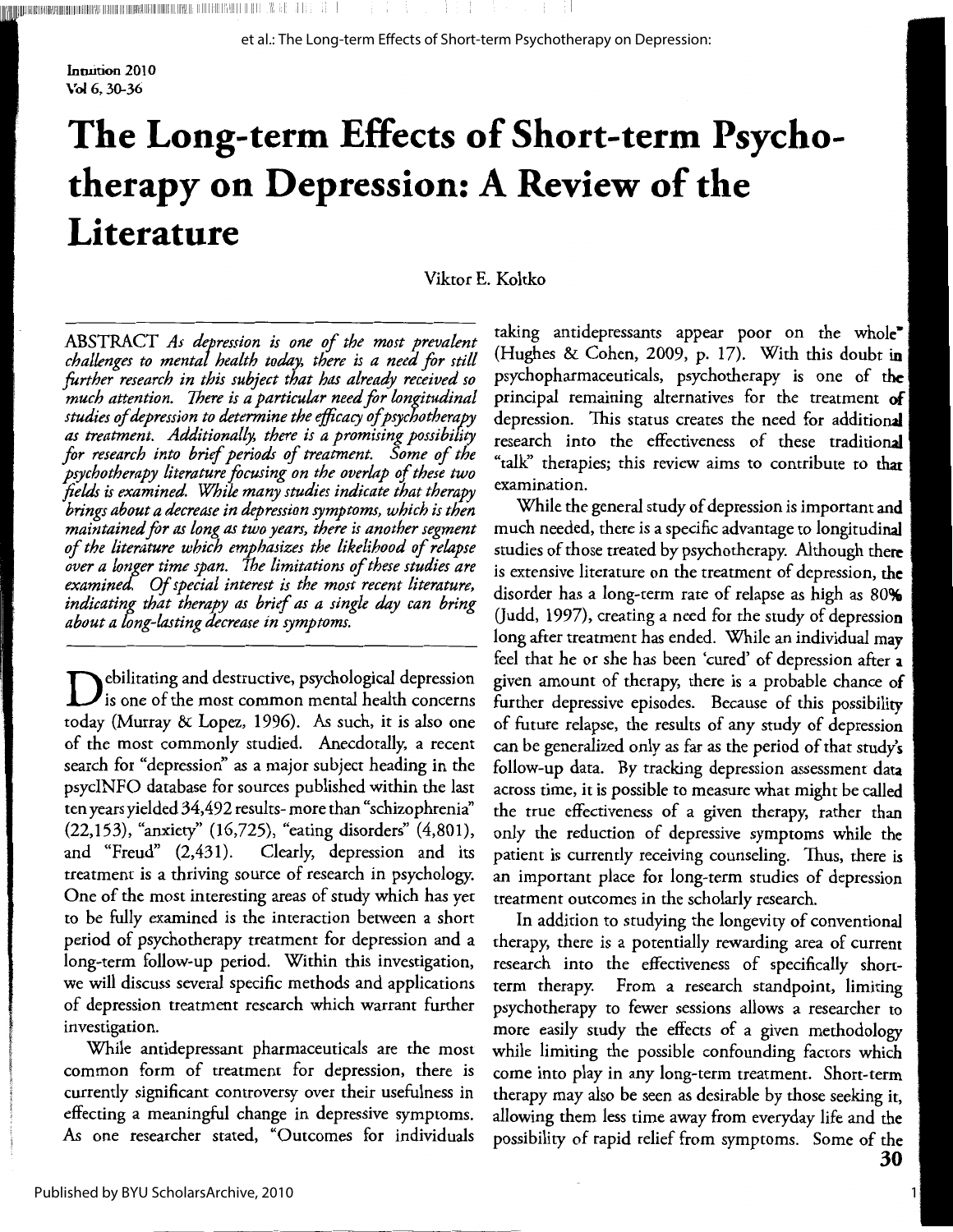#### **SHORT-TERM PSYCHOTHERAPY** 31

potential benefits of short-term treatment, as studied in **lon**gitudinal research, will be examined in this review of **th**e literature.

While psychotherapy has considerable promise as **a** treatment for depression for the reasons given above, **therapy also has numerous drawbacks.** Depending upon the specific therapeutic ideology and mental health care **provider**, psychotherapy can be both time consuming and, unless obtained from a free clinic, quite expensive; this may mean that therapy is available only to those tho can afford the cost and time away from work. **Additionally, there is a strong public tendency to avoid** seeking out mental health care (Collins, Westra, Dozois & Burns, 2004); therefore, those who participate in studies which recruit through existing counseling centers may not be representative of the population as a whole. **This** limitation in the generalizability of many depression studies indicates that results must be viewed with caution.

÷

а

ĸ

xf

d

H,

к

d

d.

Æ

ĸ

16

в

Г

a

Æ

7

 $\blacksquare$ 

ś

2

d

ą

c

i\$

n

d,

ĸ

ŀ

g

D

7

b

D

t,

c

C D

Despite the abundance of studies on depression, **there** are still significant doubts that draw into question the usefulness of their methodologies for the body of **esychological research.** Longitudinal studies involving **the**rapy, for instance, have attrition rates as high as 45% (Brown, Elliott, Boardman, Andiappan, Landau, & Howay, 2008). While some of this can be explained  $\mathbf{b}$ y the difficulties of tracking participants over a year or **lon**ger, this attrition rate introduces possible confounding **factors** for any results reached. For example, it is **pos**sible that a given subset of the participants, such **s** the extremely depressed, might be less willing than **eth**er groups to continue in a study for a long period of **tim**e. Uncertainties such as this raise questions about the **Ex**itimacy of these studies' findings. The most significant manswered question about depression research is that of sychotherapy's long-term effectiveness. Some studies indicate that the gains made in therapy are kept as long as wo years (Brown et al., 2008; Cross, Sheehan, & Khan, 1982; Gilboa-Schechtman & Shahar, 2005). While this **demonstrates** a certain effectiveness of psychotherapy, additional research suggests that relapse into a serious **Exercise** episode commonly occurs after this two **year** period. (Kennedy, Abbott, & Paykel, 2003; Yiend, Paykel, Merritt, Lester, Doll, & Burns, 2009). Clearly, **fun**damental difficulties such as these must be understood **n** order to draw any meaningful conclusions about the efficacy of psychotherapy as a treatment option for depression.

To attempt a reconciliation of these various and conflicting studies on the effectiveness of depression treatment, several overlapping areas of research must be studied. In this review, we will look at the combination of two such areas- the application of short-term psychotherapy to depression, and the long-term effects of this treatment.

In order to get an in-depth look at the advantages and issues involved in the combination of short-term treatment and long-term follow up, Cross, Sheehan, and Khan's pioneering 1982 study can be used as a base from which to examine the body of literature as a whole. We will see that there are serious limitations and challenges facing the scientist intent on performing any lo**ngitudinal stu**dy, especially one assessing psychological change. Following Luborsky, Singer, and Luborsky's (1975) conclusion that long-term data from studies of insight-oriented therapy was "either absent or too brief to catch the long-term benefits" (p. 1,005), Cross et al. set out to empirically measure the effects of two different methods of therapy on depression. While they were not the first to raise the issue of the importance of long-term data on the effectiveness of psychotherapy, their study was one of the first to provide that data. In the study, the severity of participants' depression was rated using various assessment tools before therapy, immediately after their twelve weekly sessions of therapy, four months after the conclusion of therapy, and one year after the conclusion of therapy. Participants were treated in an existing city clinic, using independent therapists. While the study was initially performed to compare the differences in efficacy between behavioral and insight therapy, Cross et al.'s findings are most notable for our purposes in that they demonstrate that a period of therapy of only three months can bring about a significant change in symptoms, and that those gains made in therapy are kept, with largely no degradation, over a period of twelve months. We will now examine these first findings in light of later studies of depression which also involve a brief period of therapy (for our purposes, no longer than four months) and a long term follow up period (at least one year).

There is significant support for Cross et al.'s principle claim that the gains made in therapy are not lost over time. In Gilboa-Schechtman and Shahar's (2006) study, we see these same results with an added area of emphasis. After 12-15 sessions of Cognitive Behavioral Therapy (CBT), conducted across four months, the participants'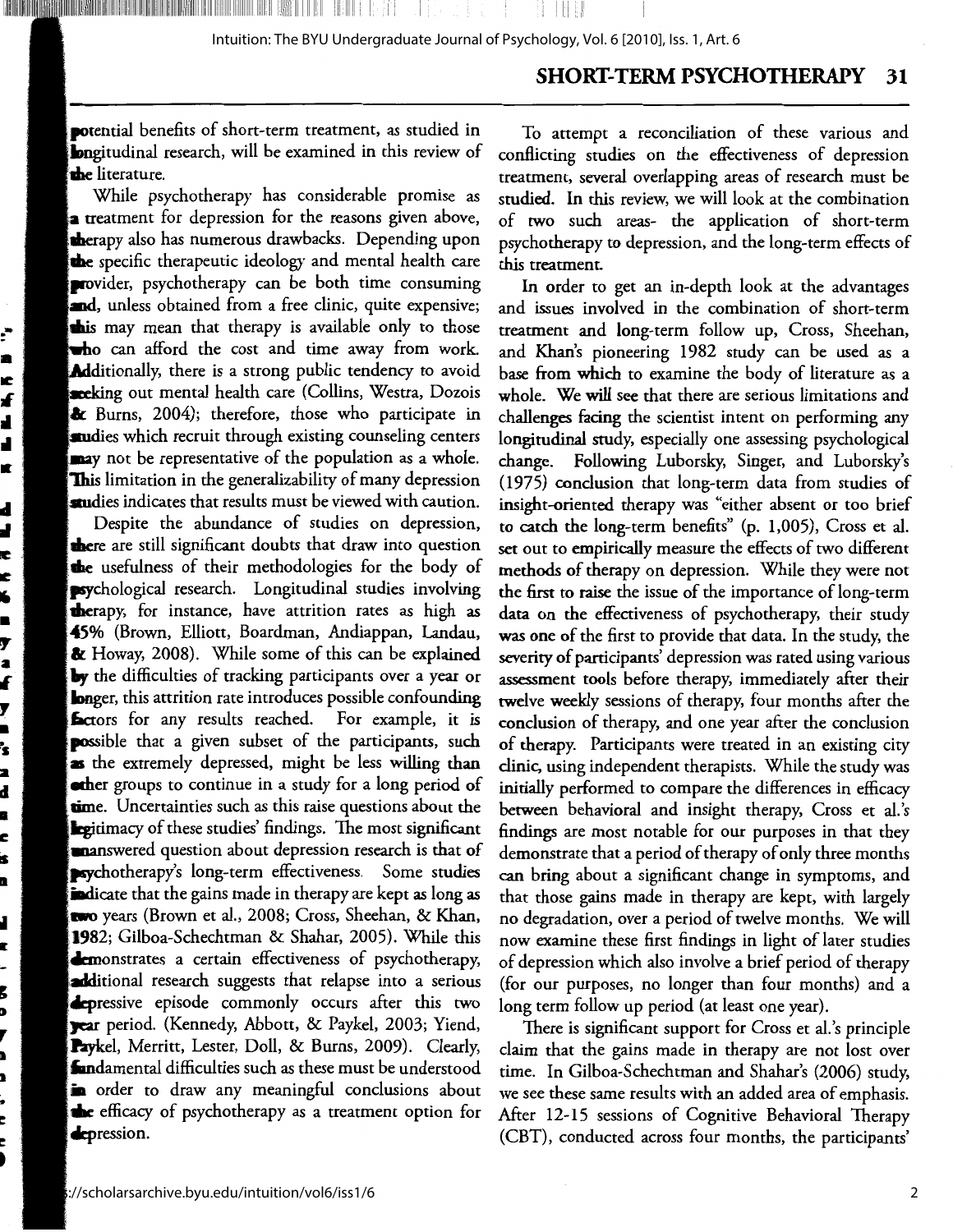## **32 Intuition, Fall 2010**

<sup>1111</sup> llllllllllllllllllililllllllllllllllllllllllllllllllllllllllllllllliilllllllllllllll;11111111111111111111111111111111111:111:111111111:. II I I;. 1 1

mean score on the Beck Depression Inventory (BDI) was reduced from 27.71 to 7.85, with a higher score indicating greater severity of symptoms. While this is encouraging by itself, what is most interesting is that their follow-up analyses at 12 and 18 months after the completion of therapy show that there was essentially no increase in BDI score. This indicates that the state of the participants' depression was much the same a year and a **half** after treatment as the day they walked out of their last session. This finding is echoed in various other literature. Fleming & Thornton (1980) demonstrated this same efficacy of treatment in a group setting, although over a much shorter time span; others show nearly identical reductions in depressive symptoms over one year (Ward et al., 2000), two year (Brown et al., 2008), and three year periods (Corney & Simpson, 2005). The fact that these studies have achieved such similar results while taking place across a wide spread of time adds support to Kennedy et al.'s (2003) statement that "the long-term outcome of depression ... does not appear to have changed in the last 20 years" ( p. 827). Like Cross et al.'s work, these studies demonstrate that the decreases in depression symptom severity brought on by psychotherapy are kept over time, with very little degradation.

One of the most intriguing findings across many of these studies is that the specific methodology used in psychotherapy had no influence on the efficacy of treatment. While numerous studies (Brown et al., 2008; Cross, Sheehan, & Khan, 1982; Gilboa-Schechtman & Shahar, 2005) demonstrate that there are significant effects of psychotherapy which can last as long as two to three years, it was found that those changes were not dependent on the specific method of therapy used. Across all of the studies examined, CBT, general practitioner care, non-directive counseling, insight therapy, and specific Banduran methods of therapy were all measured against at least one other method, and no study found any method to be significantly more effective than another (Cross et al., 1982; Fleming & Thornton, 1980; Ward et al., 2000). What is most intriguing about these findings is that those suffering from depression who saw their general practitioner made the same reductions in depressive symptoms as those treated by a trained psychotherapist. This is in opposition to Brown et al.'s (2008) finding that those who had sought out general practitioner care before attending a CBT workshop were no better off than those who had not. These findings may suggest that different subsections of the depressed

Other important factors on the effectiveness of therapy are the conditions at the beginning of a period of treatment. (Gilboa-Schechtman & Shahar, 2005).Gilboa-Schechtman and Shahar found that those who made the quickest gains at the start of psychotherapy treatment were also those who kept those gains over time. This may allow clinicians to gauge the worth of a method of therapy very quickly for each client, before a great deal of time is invested in a treatment that will not be effective. This finding highlights an important inconsistency in the research, however. While Gilboa-Schechtman and Shahar found that the speed of uptake in psychotherapy was an important predictor of long-term symptom reduction, others have found that "greater severity of illness was the most consistent predictor of poor outcome" (Kennedy et al., 2003, p. 827). In contrast to both of these studies, another has found that "quality of interpersonal relationships is the best pretreatment predictor of longterm changes" (Hoglend, 2003, p. 271). While each of these findings reflect a specific ideology and may not be in direct opposition to one another, there is a clear need for a definitive study of the different predictors of later success in treatment.

While the studies examined so far show very promising results of the longevity of treatment effects up to three years, there are other areas of research indicating that depression is still a significant threat to wellbeing at this stage. There are longitudinal studies gathering data for as long as 23 years which conclude that periods of serious relapse are extremely likely (Dunner et al., 2007; Kennedy et al., 2003; Yiend et al., 2009). The principal finding of studies with follow-up periods longer than two years is that the rate of relapse among those who recover from their depression is very high: 64% (Yiend et al., 2009) and 67% (Kennedy et al., 2003) in two methodologically sound studies. As Kennedy et al.'s analysis states, "the vast majority of those who have had an episode of severe depression will ultimately suffer a recurrence" (p. 835). Kennedy et al. found that the average time to a recurrence of depression was 2.5 years, just longer than the followup period for many of the studies examined previously. Twenty-five percent of those tracked relapsed within 12 months. As Yiend et al. summarize, "the course of primary care depression appears worse than suggested by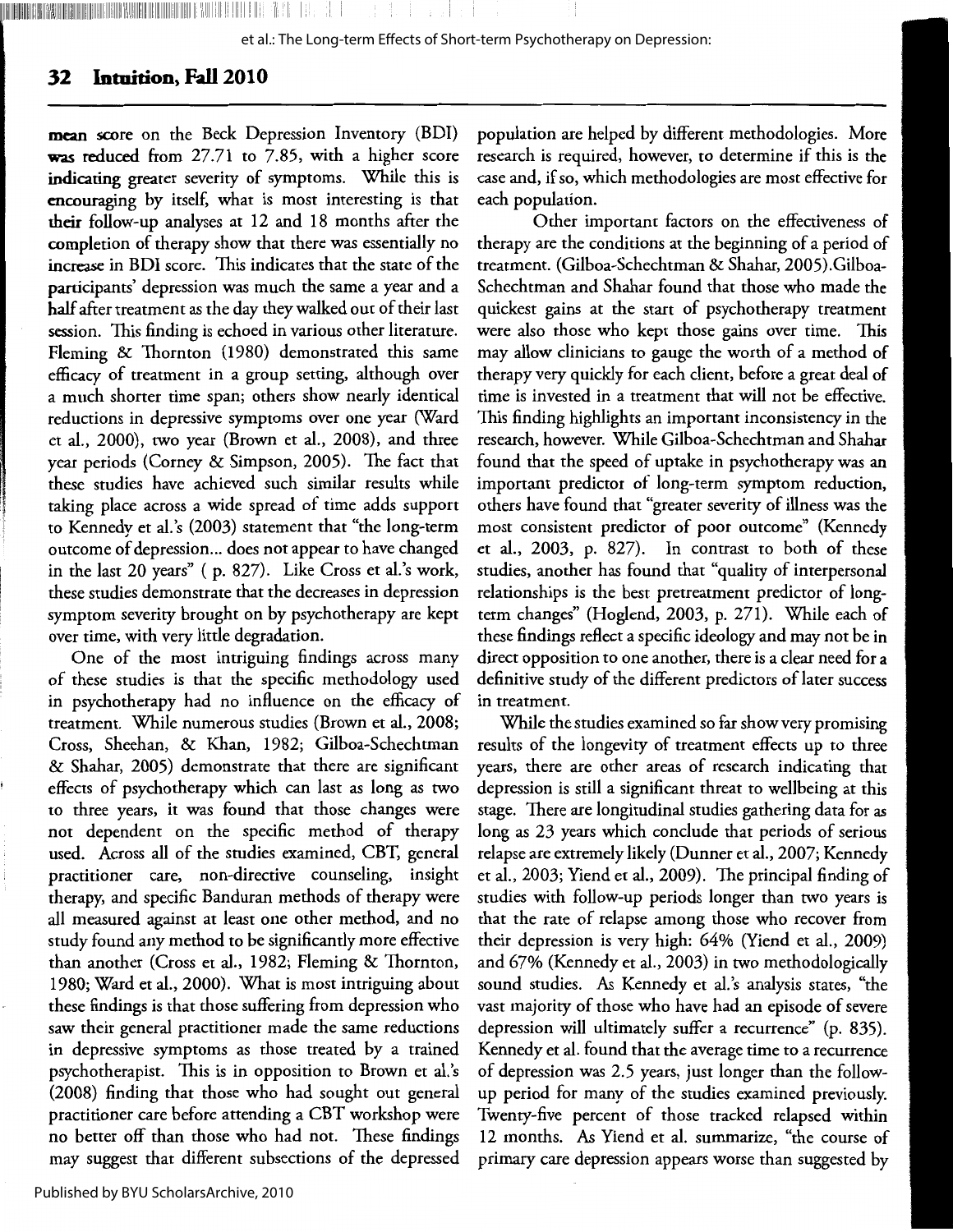#### **SHORT-TERM PSYCHOTHERAPY** 33

previous, shorter follow ups. Our data suggest that long erm risk of a recurrence may be high, but with recurrence delayed"  $(p. 79)$ .

Ej

в)

r)

f

f

 $\mathbf{f}$ 

E. r.

Ė.

While the findings of the Dunner et al, Kennedy et . and Yiend et al. studies are relevant to an interest in the long-term effects of psychotherapy on depression, it is important to note that their populations and methodologies are quite different from the studies previously discussed. These three studies were not explicitly short-term in their period of treatment, differing significantly from the chort-term treatment studies. Also, the Dunner et al, **Kennedy et al., and Yiend et al. studies involved groups** of the chronically and severely depressed, which may be subgroups too specific to generalize out to the population of depressed persons as a whole. If the populations involved were the same as studies involving short-term periods of treatment, it seems that certain conclusions of these studies would have been detected in the body of work first examined. For example, the average treatment time to recovery was 10.3 months (Yiend et al., 2009), and relapse was found to be most likely within six months of recovery (Dunner et al., 2007); these findings stand in direct opposition to studies of short-term treatment, indicating that different populations were being studied. The greatest difference in these long-term treatment studies is that psychopharmaceutical antidepressants were used by a subset of the research participants; these medications function completely differently from **psychotherapy** as a treatment for depression. Despite these dissimilarities to research involving short-term treatment, the results of these long-term treatment studies are useful in understanding the longitudinal outlook for the sufferer of depression, even if the two groups may not be directly comparable.

While the results of the studies examined thus far demonstrate compelling conclusions, there are significant difficulties with conducting any longitudinal study of depression that must be taken into account when interpreting the research. One of the most important to address is the possibility of confounding effects or hidden **variables** in the data. Perhaps the prime demonstrators of the effects of therapy are the differences in pre- and post- treatment scores on measures of depression, such as the frequently used BDI. However, the worth of these **data** must be paired with the samples from which they are drawn, and those sample sizes are often quite limited. The sample sizes in the studies discussed range from 181 (Corney & Simpson, 2005) to 30 (Cross et al., 1982).

These low sample sizes make detailed analyses difficult, and may mask meaningful conclusions which might otherwise be made. Additionally, logistical constraints force most studies to track participants only once every 4-12 months. This often yields only 3-5 data points for any measure used. With assessments of progress so infrequently done, virtually all research reviewed was unable to track short-term or dynamic changes in depression. Overall, longitudinal studies are severely limited in generalizability by the small amount of data generated from their samples.

One of the prime contributing factors to this low sample size is also the source of the most troublesome confounding factor in longitudinal depression research. Nearly every study began with a substantially higher subject size, but after tracking participants over time, there was a very high degree of drop out, many as high as 45% (Brown et al., 2008). While this is unfortunate because of the difficulties in calculating statistics which participant drop out entails, it also indicates a more troubling possibility. Because the cause of participant attrition is not completely known, it leaves room for numerous factors which could cause alternate explanations for any conclusion drawn. While some researchers create statistics including presumed data from previous participants (none of these studies were used in this literature review), the characteristics of those who drop out of studies are not known. Brown et al.'s (2008) data indicate that those with the highest BDI scores at three months after treatment later dropped out, while those with the lowest BDI scores at twelve months later did so. While it may be that the severely depressed are more likely to end participation in studies, it could also be that those who become so healthy that they no longer think of themselves as depressed end participation. Essentially, the characteristics of those who opt out of studies or cannot be found for follow-up are not known, so no conclusions can be drawn about these missing data.

The limitations of the short-term treatment of depression and longitudinal follow-up are significant, and must be taken into consideration. These problems, paired with the inexperience of the therapists used in psychotherapy research, prompted the psychiatrist Irvin Yalom (2002) to state that "it is not hard to understand why such research has, at best, a most tenuous connection with reality" (p. 33). Despite these imperfections in the research, however, there is still much to be gained through an examination of their results. When considering research, each of the areas studied show promise in new

 $\overline{4}$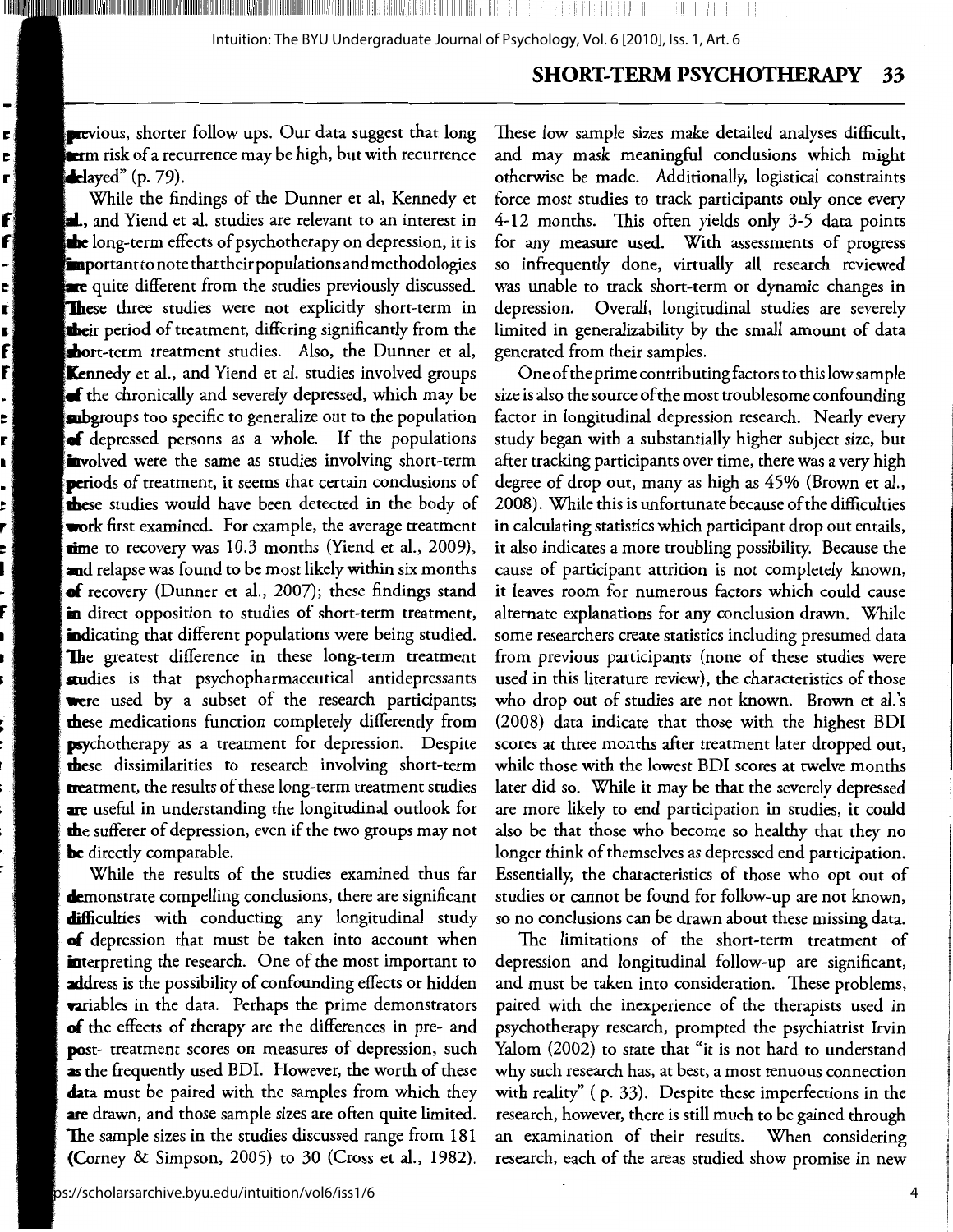"'1llllllllll11lllllllllllllllllllll<sup>1</sup> 1lllllllllllllllllllllllll'1lllllllllllllll1lll!lllllllllllil!lilllilllllllllllll!lll!l1,llllll:lllllll!'1<sup>1</sup> 1llllll!l'IIII 11'1 '11', 111,1 1·. I! I I ',II I ! I

et al.: The Long-term Effects of Short-term Psychotherapy on Depression:

## **3-i Intuition, Fall 2010**

**methods** for application in the treatment of depression, as well as in creating interest in new areas of investigation. **Here, we** will examine the combination of two such areas, including some of the most up-to-dare research availablethe long-term effects of short-term therapy on depression.

Brown er al.'s 2008 paper holds an interesting position in the psychological literature because it demonstrates the extreme in brevity of treatment, limiting it to just a single day of group cognitive-behavioral techniques, while tracking participants across a two year period, and showing promising results. To understand how this study is an enmeshment of the two separate factors we have previously discussed, we will examine the authors' methods. As previously stared, Brown and her colleagues held bur a single day of cognitive behavioral therapy, which they labeled a "self confidence workshop." The label was chosen to avoid the stigma held by many people against seeking out professional help for mental health problems. Previous research had shown that when workshops or group therapy sessions were truly labeled as treatment for depression, attendance was low, and the majority of those present had previously sought our mental health care (Watkins er al., 2000). This change in phrasing was made to get a more representative sample of the population. The extreme briefness of the treatment also facilitated its image as a more culturally acceptable option by potential participants. More importantly, however, it facilitates an examination of the advantages and challenges of very brief psychotherapy in their most distilled form.

What differentiates Brown and her co-author's (2008) study from others that focus on very brief periods of therapy is their extensive follow-up. Measurements of depression were gathered from each participant before the workshop, and then at 3, 12, and 24 months following. There are two very striking aspects of these data. First, there were statistically significant reductions in depression, as measured by the BDI, as well as other measures, with only a single day of CBT techniques. Among those designated as "depressed," the mean initial BDI scorewas24.34. Three months after the workshop, the mean BDI was reduced to 15.31. This is quite encouraging, as it adds support to the worth of these single-day workshops as tools to lessen the pain of depression. More striking still, however, is that after 24 months, the mean BDI score for that same depressed group was 15.77, virtually the same result from 21 months earlier. A prominent advantage of Brown er al.'s methodology is their application of psychotherapeutic

techniques to a large group simultaneously, creating **<sup>a</sup>** cost-effective method of treatment for one of the **mosr**  common threats to public health. While the data is quite recent and therefore unverified by repeated testing, initial analyses are encouraging, and at the very **least**  demonstrate that further research is required to validate this potentially effective and far-reaching method **of**  depression treatment. This study echoes the work **of**  earlier researchers (Brown er al., 2008; Cross, Sheehan. & Khan, 1982; Gilboa-Schechtman & Shahar, 2005) **on**  the efficacy of psychotherapy when treating depression, while expanding it into new areas and applications. If further research supports the assertion that extremely brief periods of treatment administered in a large group setting can affect an enduring reduction in depressive symptoms, there are far-reaching public-health and research possibilities.

Through an examination of a selection of **the**  depression literature, it has been seen that a brief period of psychotherapy can bring about a significant reduction in depressive symptoms. These impacts appear **to**  be consistent for as long as three years with almost **no**  degradation of treatment outcomes, although a segment of the research casts into question its effect thereafter. This benefit from therapy appears to occur regardless **of**  the specific ideology behind the psychotherapy. **While**  studies which track participants for as long as 20 years demonstrate the longevity and probability of relapse with depression, this research involves populations and methodologies significantly different from those in studies focusing on treatment methods; these limitations prevent very long-term studies from invalidating findings that support the efficacy of psychotherapy as treatment. While longitudinal research of depression treatment is informative, it also includes many inherent difficulties, such as low sample sizes and a high rare of participant attrition. Of special interest in the research are results which indicate that treatment as brief as a single day can cause a lasting reduction in depression. While all of these studies have notable limitations, the research indicates that psychotherapy is a valid method for the treatment of depression. Although all elements of the long-term effects of short-term treatment are not known, there is strong support to suggest that psychotherapy can significantly reduce depressive symptoms, and those gains can be retained for at least two years.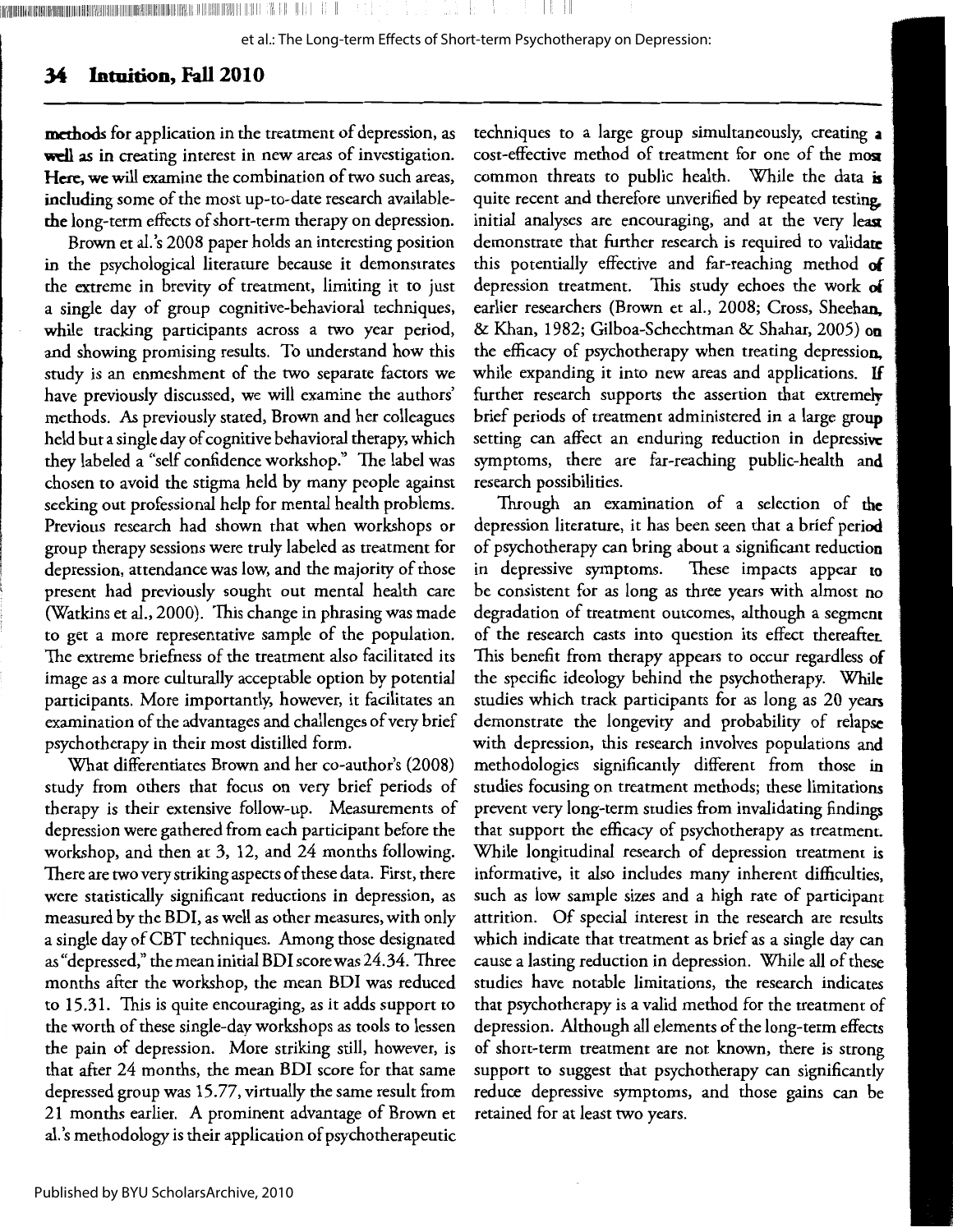II II III III

1 I, i I

## **SHORT-TERM PSYCHOTHERAPY 35**

Although this review has attempted to summarize and synthesize research from several areas of study, it is  $\blacksquare$ portant to state that the field of depression research, and tren the realm of specifically short-term psychotherapy **exament, is much too large to be accurately contained** ithin the findings of this literature review. While it is hope of the author that the findings herein might be seful in highlighting areas of interest in the literature and **• further future research, the relatively narrow scope of** is study must be taken into account as well.

lla lla llatitudi in la lillilla de sue sul la stia i sul la f

Despite the promising findings in many of the audies examined, there are still many areas which call **ber** further investigation. Studies have found numerous redictors of cure to be the most useful, without reaching any consensus. If there is no single best predictor of sychotherapy outcome, who is best helped through **therapy**, and who is not? Do the differences in the **sychotherapy ideology used truly have no effect, or are** the different methodologies helping separate groups of participants? Most importantly, the true long-term effect **short-term therapy has yet to be decisively concluded.** In order to do this, very well controlled studies with follow-up periods over five years and minimal participant **mop-out** are needed. These studies have shown that there **is** the real possibility for change in psychotherapy; we must **aow** discover how to make that change as permanent as **possible.** 

## References

- **Brown,** J. S. L., Elliott, S. A., Boardman, J., Andiappan, M., Landau, S., & Howay, E. (2008). Can the effects of a 1-day CBT psychoeducational workshop on selfconfidence be maintained after 2 years? A naturalistic study. *Depression and Anxiety, 25(7),* 632-640. doi: 10.1002/ da.20365
- **Collins,** K. A., Westra, H. A., Dozois, D. J. A., & Burns, D. D. (2004). Gaps in accessing treatment for anxiety and depression: Challenges for the delivery of care. *Clinical Psychology Review,* 24(5), 583-616. doi: 10.1016/j.cpr.2004.06.001
- Corney, R, & Simpson, S. (2005). Thirty-six month outcome data from a trial of counselling with chronically depressed patients in a general practice setting. *Psychology and Psychotherapy: Theory, Research and Practice,* 78(1), 127-138. doi:10.1348/147608304X21365
- Cross, D. G., Sheehan, P. W., & Khan,J. A. (1982). Shortand long-term follow-up of clients receiving insightoriented therapy and behavior therapy. *journal of Consulting and Clinical Psychology, 50(1),* 103-112. doi: 10.1037 /0022-006X.50. l .103
- Dunner, D. L., Blier, P., Keller, M. B., Pollack, M. H., Thase, M. E., & Zajecka, J. M. (2007). Preventing recurrent depression: Long-term treatment for major depressive disorder. *journal of Clinical Psychiatry,*  68(4), 619-630.
- Fleming, B. M., & Thornton, D. W. (1980). Coping skills training as a component in the short-term treatment of depression. *journal of Consulting and Clinical*  Psychology, 48(5), 652-654. doi:10.1037/0022-006X.48.5.652
- Gilboa-Schechtman, E., & Shahar, G. (2006). The sooner, the better: Temporal patterns in brief treatment of depression and their role in long-term outcome. *Psychotherapy Research, 16(3),* 374-384. doi: 10.1080/10503300500485425
- Hoglend, P. (2003). Long-term effects of brief dynamic psychotherapy. *Psychotherapy Research, 13(3),* 271- 292. doi: 10.1093/ptr/kpg031
- Hughes, S., & Cohen, D. (2009). A systematic review of long-term studies of drug treated and non-drug treated depression. *journal of Affective Disorders, 118(1),* 9-18. doi:10.1016/j.jad.2009.01.027
- Judd, L. L. (1997). The clinical course of unipolar major depressive disorders. *Archives of General Psychiatry,*  54(11), 989-991.

<sup>~</sup>

획

ミドンル こうにん こうしょう

**P**<br>A

 $\blacksquare$ n j  $\blacksquare$  $\bullet$ È, C, f c s É. l

S